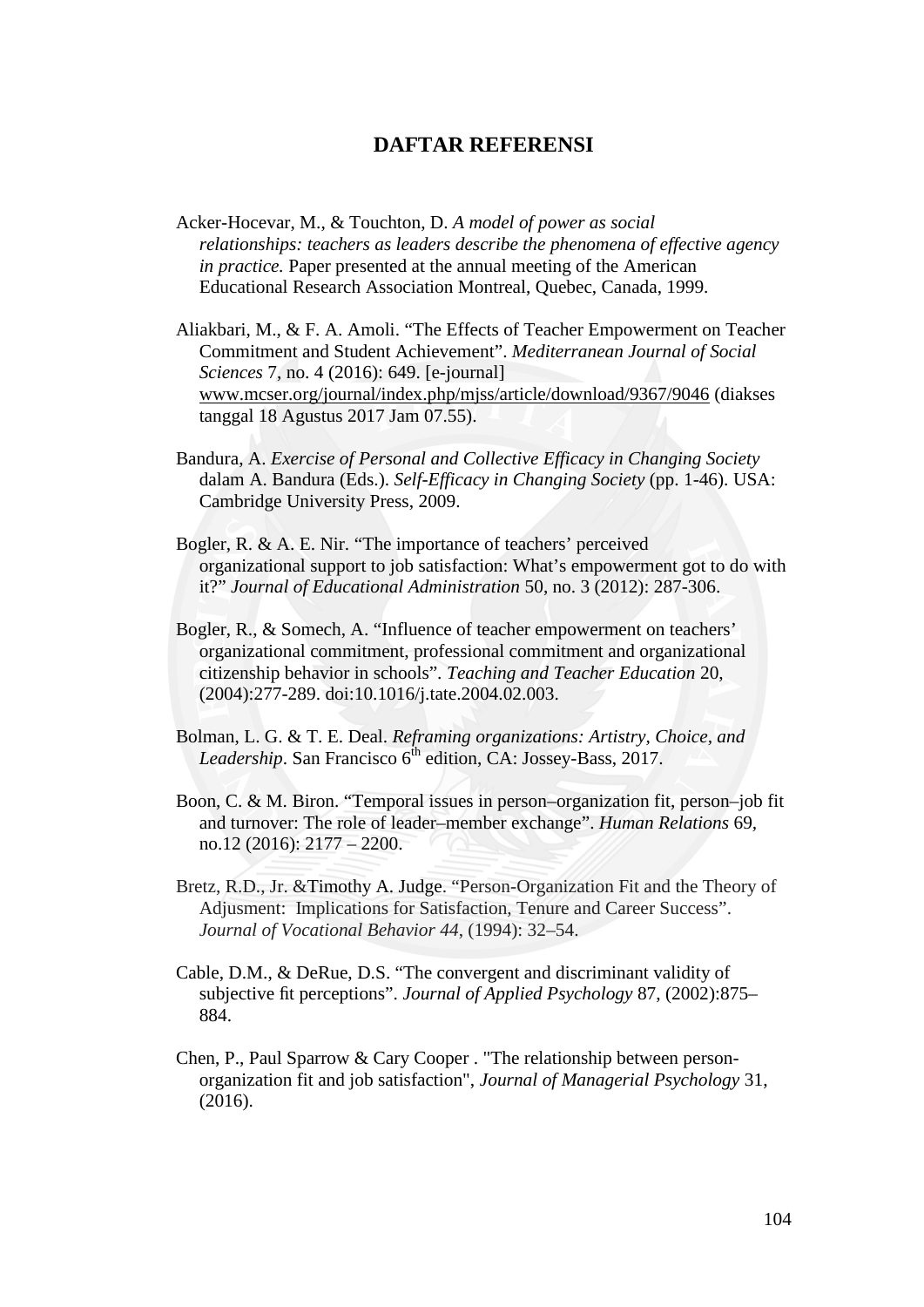- Chin, W. W. The Partial least squares approach for structural equation modeling. In G.A Marcoulides (Ed.), Modern methods for business research 295-336. London: Lawrence Erlbaum Associates. 1998.
- Chuang, Aichia, Chi-Tai Shen & Timothy A. Judge. "Development of a Multidimensional Instrument of Person–Environment Fit: The Perceived Person–Environment Fit Scale (PPEFS)"*. Applied Psychology* 65, no. 1 (2016): 66-98.
- Clemson-Ingram,R., & Ralph Fessler "Innovative Programs for Teacher Leadership". *Action in Teacher Education* 19, no. 3 (1997): 95-106.
- Colquitt, J.A., Jeffery A. LePine & Michael J. Wesson. *Organizational behavior: improving performance and commitment in the workplace: fourth edition*. New York. McGraw- Hill Education, 2015.
- Crowther, F., S. S. Kaagan, M. Ferguson & L. Hann. *Developing teacher leaders: How teacher leadership enhances school success*. Thousand Oaks, CA: Corwin Press, Inc, 2009.
- Ellis C., Susan Troncoso Skidmore and Julie P. Combs. "The Hiring Process Matters: The Role of Person–Job and Person–Organization Fit in Teacher Satisfaction". *Educational Administration Quarterly.*(2017):1-27.
- Erdogan, E., Talya N. Bauer. "Enhancing Careers Benefits of Employee Proactive Personality: The Role of Fit with Jobs and Organizations." *Personnel Psychology* 58, (2005):859-891.
- Fornell, C., and Larcker, D.F. "Evaluating Structural Equation Models with Unobservable Variable and Measurement Error," *Journal of Marketing Research* 18, no.1 (1981): 39-50.
- Fraenkel, Jack R. & Norman E. Wallen. *How to Design and Evaluate Research in Education*. New York: McGraw-Hill, 2009.
- Fullan, M. "Principals as leaders in a culture of change". *Educational leadership*, May 2002.
- Galland, Cathy. "Effective Teacher Leadership: A Quantitative Study of the Relationship Between School Structures and Effective Teacher Leaders". Ph.D diss, University of Missouri – Columbia. 2008.
- Garson, G. David. *Partial Least Square: Regression & Structural Equation Models*. Asheboro: Statistical Publishing Associates, 2016.
- Ghamrawi. N. "No Teacher Left Behind : Subject Leadership that Promotes Teacher Leadership". *Educational Management Administration & Leadership* 38, no.3 (2010): 304–320.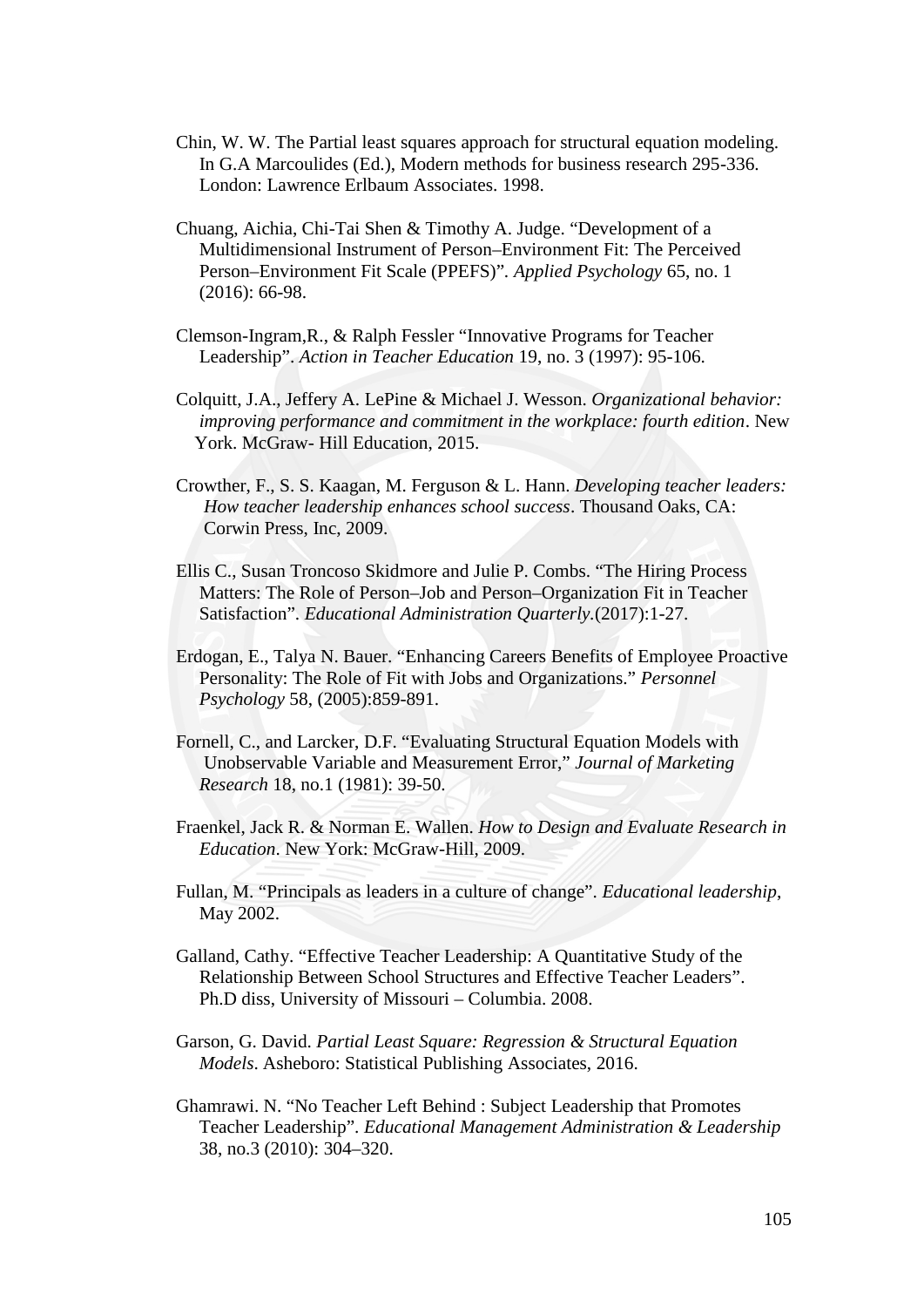- Gould-Williams, J. S., Mostafa, A. M. S., & Bottomley, P. "Public service motivation and employee outcomes in the Egyptian public sector: Testing the mediating effect of person-organization fit". *Journal of Public Administration Research and Theory* 25, (2015): 597-622.
- Hair, J. F., Jr.; Hult, G. Tomas M.; Ringle, Christian M.; & Sarstedt, Marko *A primer on partial least squares structural equation modeling (PLSSEM)*. Thousand Oaks, CA: Sage Publications, 2014.
- Hair, J. F., Marco Sarstedt, Lucas Hopkins, Volker G. Kuppelwieser. "Partial least square structural equation modeling (PLS-SEM): An emerging tool in business research", *European Business Review* 26, no.2 (2014): 106-121. https://doi.org/10.1108/EBR-10-2013-0128.
- Hairon. S., Jonathan Wee Pin Goh & Catherine Siew Kheng Chua . "Teacher leadership enactment in professional learning community contexts: towards a better understanding of the phenomenon", *School Leadership & Management* 35, no. 2 (2015):163-182, DOI:10.1080/13632434.2014.992776.
- Harris, Alma. "Teacher Leadership: More than Just a Feel-Good Factor?" *Leadership and Policy in Schools* 4, no. 3 (2005): 201-219, DOI: 10.1080/15700760500244777.03.
- Harris. A "Distributed Leadership: implication for the role of principal". *Journal of Management Development* 31, no. 1 (2011):7-17.
- Harris. A, & Daniel Muijs. Improving school through teacher leaderships. London: McGrawhill, 2005. Harris. A, Anne Allsop, Nick Sparks. *Leading the Improving Department: A Handbook of Staff Activities*. New York. Routledge, 2013.
- Hanushek, E. A. "Valuing teachers: How much is a good teacher worth?" *Education Next* 11, no. 3, (2011): 40-45.
- Heikka .J., Leena Halttunen & Manjula Waniganayake "Perceptions of early childhood education professionals on teacher leadership in Finland", *Early Child Development and Care*, (2016):1-15.
- Henseler, Jörg, Ringle, C. M.,& Sarstedt, M. "A new criterion for assessing discriminant validity in variance-based structural equation modeling". *Journal of the Academy of Marketing Science* 43, no. 1 (2015): 115-135.
- Jin Myung Hun, Bruce McDonald & Jaehee Park. "Person–Organization Fit and Turnover Intention: Exploring the Mediating Role of Employee Followership And Job Satisfaction Through Conservation of Resources Theory". *Review of Public Personnel Administration,* (2016):1-26*.*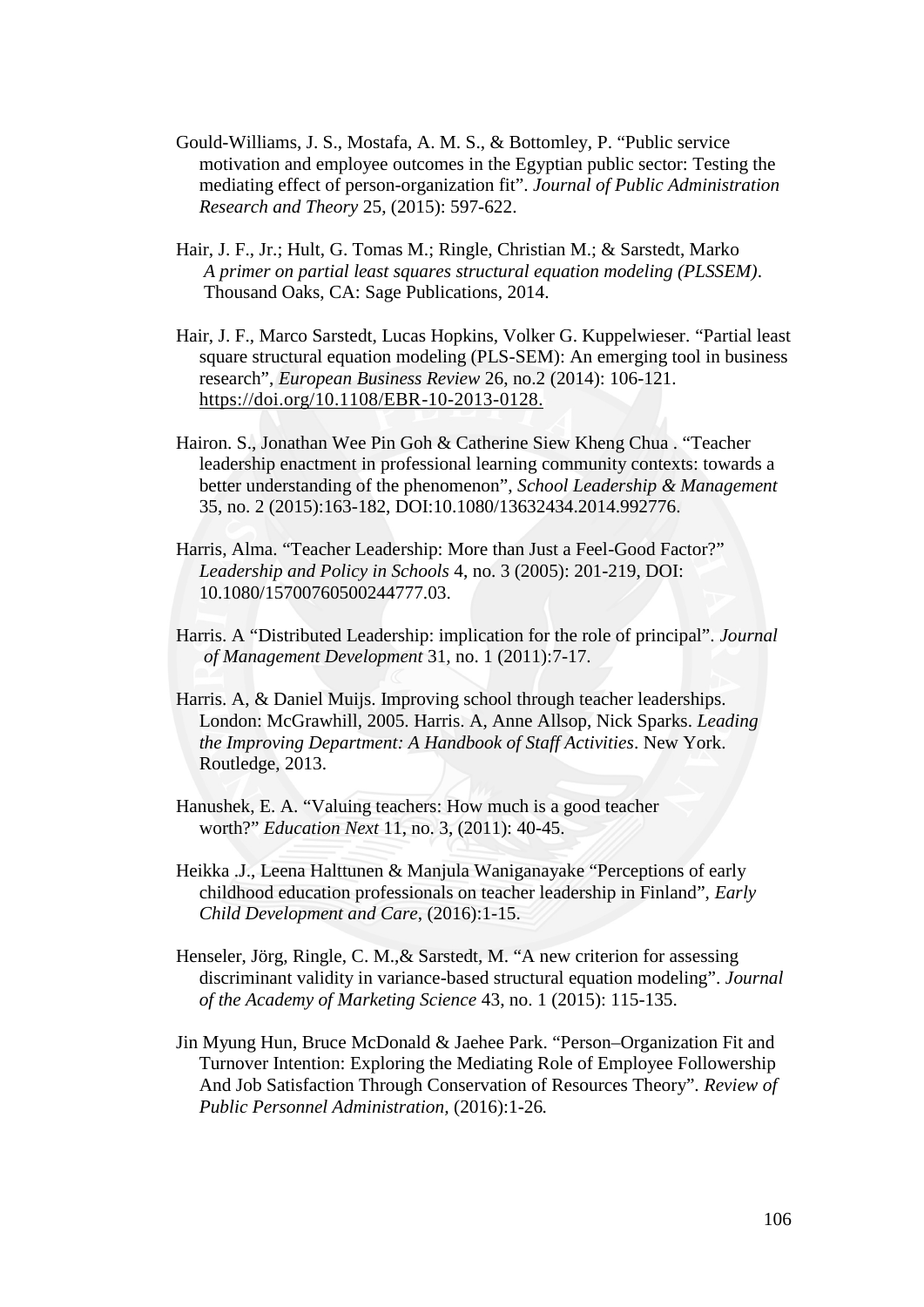- Judge, T. A., Thoresen, C. J., Bono, J. E., & Patton, G. K. (2001). "The job satisfaction–job performance relationship: A qualitative and quantitative review". *Psychological Bulletin* 127, (2001):376-407.
- Leithwood, K., Alma Harris & David Hopkins. "Seven strong claims about successful school leadership", *School Leadership & Management: Formerly School Organization* 28*,* no. 1 (2008): 27-42.
- Katzenmeyer. M. & G. Moller. *Awakening the Sleeping Giant: Helping Teachers Develop as Leaders* (3ed.). Thousand Oaks, CA: Corwin, 2009.
- Kaub. K, Julia Karbach, Frank M. Spinath , Roland Brünken. "Person-job fit in the field of teacher education - An analysis of vocational interests and requirements among novice and professional science and language teachers" *Teaching and Teacher Education* 55, (2016): 217-227.
- Kefalidou F., Nikolaos V.,Konstantinos P. "Some Aspects of Professional Empowerment to Improve Job Satisfaction of Primary School Teachers", *American Journal of Educational Research* 3, no.12 (2015) : 1489-1495.
- Kristof-Brown, A. L., Zimmerman, R. D., & Johnson, E. C. "Consequences of individuals' fit at work: A meta-analysis of person-job, person-organization, person-group, and person-supervisor fit". *Personnel Psychology* 58, (2005):281-342.
- Lamb, T., & H. Reinders. *Learner and teacher autonomy: Concepts, realities, and responses*. Amsterdam: John Benjamins, 2008.
- Latham, G.P. Work Motivation: History, Theory, Research, and Practice 2<sup>nd</sup> edition. Thousand Oaks.CA: SAGE, 2012.
- McMahon. M, Christine Forde & Margaret Martin. *Contemporary Issues in Teaching and Learning*. Thousand Oaks, CA: Corwin, 2011.
- Muijs, D. & Harris, A. "Teacher leadership: Improvement through empowerment". *Educational Management and Administration* 31, no. 4 (2003):437–449.
- Muijs, D., & Harris, A. "Teacher leadership in action". *Educational Management Administration & Leadership* 35, no.1 (2007): 111-134.
- Sanocki, Steven J., "The Process of How Teachers Become Teacher Leaders and How Teacher Leadership Becomes Distributed Within a School: A Grounded Theory Research Study". *Dissertations*. 171. 2013. http://scholarworks.wmich.edu/dissertations/171 (diakses tanggal 25 September 2017 Jam 19.45).